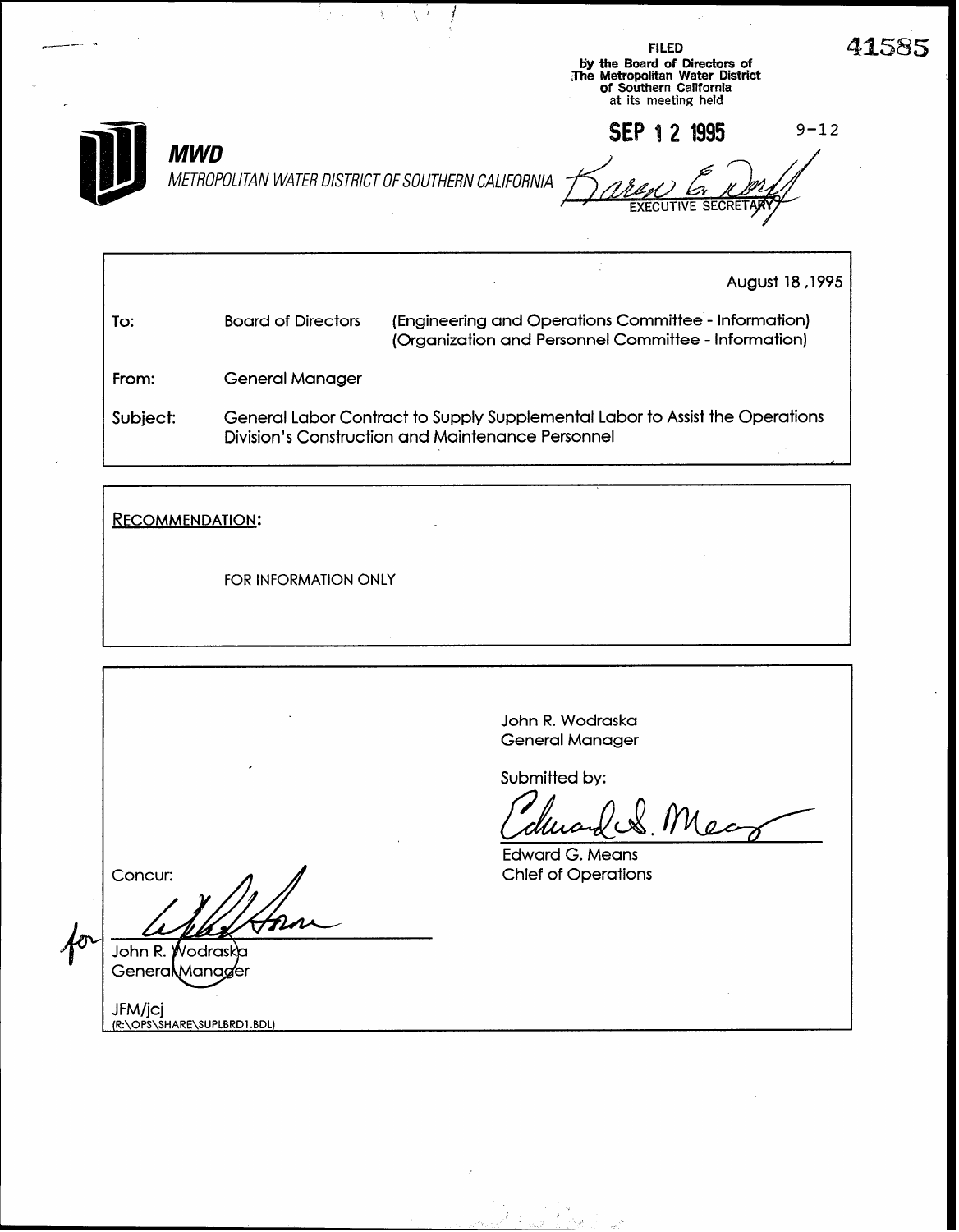.

## EXECUTIVE SUMMARY:

At your March 14, 1995 meeting, your Board authorized the General Manager to enter into a contract, in form approved by the General Counsel, to assist Operations Division's Construction and Maintenance personnel in support of the Division's ongoing force-account work. Stockmar-Elite Company, a minority-owned business, has been selected to provide these services to the District.

## DETAILED REPORT:

Increases in the Division's ongoing force-account and priority task work have made it difficult for the Construction Services Branch to meet schedules utilizing existing manpower. Adjustments in the Branch's force-account personnel work schedules have been made to meet the fluctuations in project work and emergency conditions. However, the need to keep the projects on schedule and the short-fused nature of many of these projects have periodically caused the manpower requirement to exceed the resources available.

For the last three years, the District has used supplemental labor contracts for the maintenance shops and the chemical containment project that have provided the District with the manpower flexibility to meet the fluctuating work loads and eliminate hiring additional staff. The supplemental labor contract for the chemical containment project expires in September 1995 and will not be renewed. However, a need to periodically augment District staff with a wide variety of skilled workers to meet the peak fluctuations in construction force account work and the ongoing chemical containment priority task still exists. Therefore, a single contract to support both efforts is recommended.

A request for proposal (RFP) was sent to 21 specialty-labor contractors. Only three contractors submitted proposals. Stockmar-Elite Company, a minority-lead joint venture, was selected to supply the supplemental labor for the Construction Services Branch. Stockmar-Elite Company will provide Metropolitan with up to a maximum of 20 workers with a variety of skills at rates ranging from \$36 per hour to \$52 per hour, including benefits and contractor profit. Workers will be paid the prevailing wage rate, as determined by the Division of Labor Statistics and Research, Department of Industrial Relations of the State of California. Workers will be made available depending on Metropolitan's needs at any point in time. Under the terms of the contract, there is no guarantee of minimum work needs. This contract is for a one-year period and is renewable for three additional one-year periods. The maximum amount payable is \$1 ,OOO,OOO per year, not to exceed \$4,000,000 for the term of the contract.

The exhibit shows the grading of each respondent for the rating factors and shows the hourly cost for each trade submitted by each respondent.

- - ..., - ..., - ..., - ..., - ..., - ..., - ..., - ..., - ..., - ..., - ..., - ..., - ..., - ..., - ..., - ..

1. \_ - \_ :- ;- . 1 1 -

i ~ \_ "

/ ?.\_ 9; \_ -\_ : T>  $'$  .